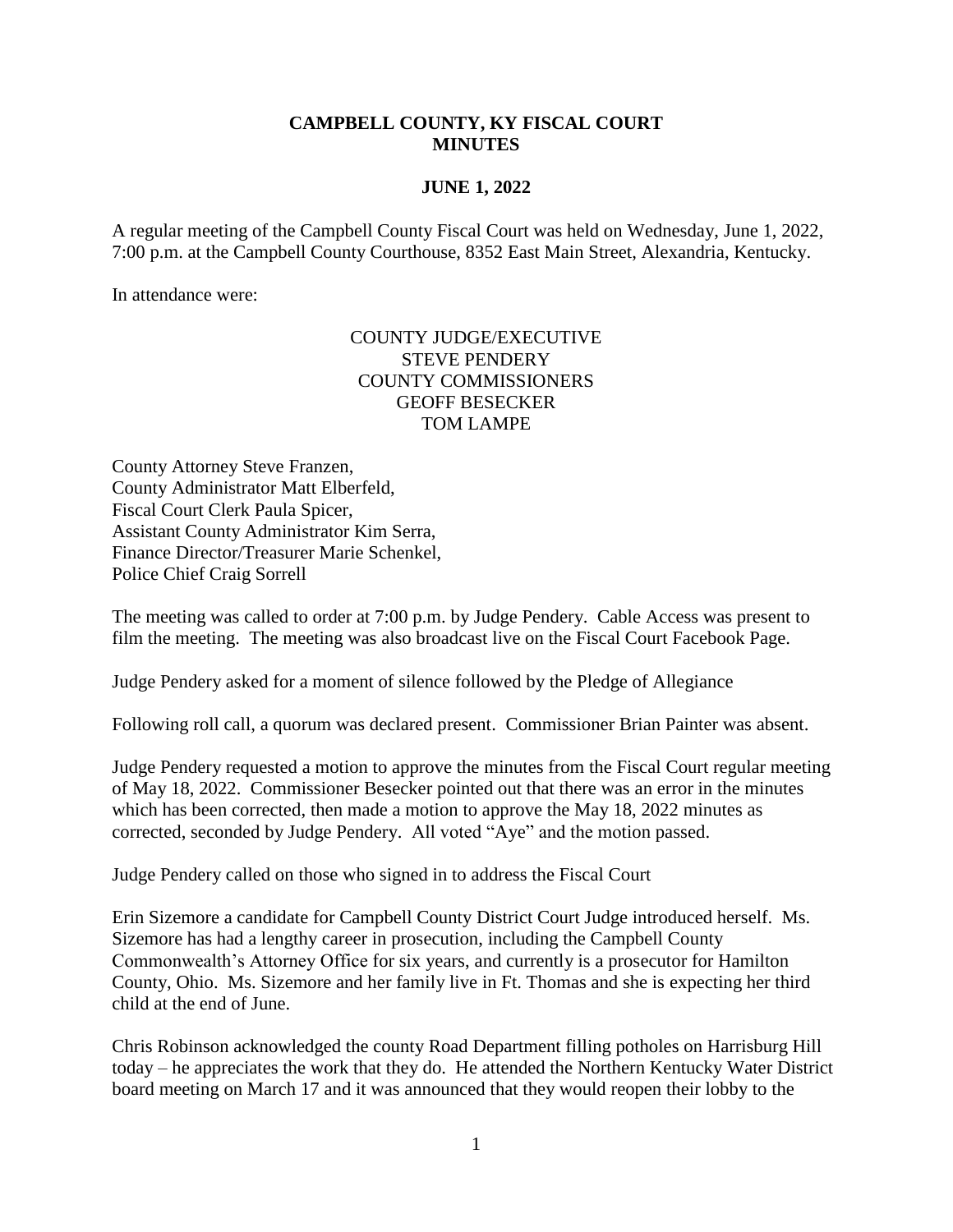public. Since the Fiscal Court has representatives on the Water District Board, he wished to bring some matters to the Fiscal Court's attention and acknowledged that he is not a customer of the Water District. Currently the Water District has only drive thru customer service. He advised that the commercial water application permit to get a commercial tap on a development is about 8-10 pages. An applicant must use the drive thru to pay the permit fees; there are no electronic or other payment options. This is quite burdensome. He added that there is no opportunity to meet with a representative of the Water District. For weeks he has requested that a field tech come to a work site and they have refused. He suggested that the Water District should streamline the process for those trying to put in new service or develop properties. It would be easier to take his 10-page application in person and have a discussion with somebody who could actually help him. He just wanted to inform the Fiscal Court of this issue and would appreciate it if somebody could help get the doors open quicker. Judge Pendery offered to talk with Mr. Robinson sometime after the meeting on how best to address this issue.

Judge Pendery then called on Patrick Hughes who had signed in to speak. Mr. Hughes had no comment.

Steve Megerle requested to address the Fiscal Court. He is an attorney representing the opponents to the zone change. At the last meeting he raised the issue that the County Attorney did not correctly advise the Fiscal Court as to their options regarding the handling of the zone change. He further stated that at that meeting Judge Pendery said that he'd take it under advisement and get back to Mr. Megerle, but he has not heard back from the County Attorney or County Administrator. There are numerous options for the Fiscal Court when taking up a zone change. One is to conduct a trial-like hearing similar to what is required under *Louisville vs. McDonald* which the Planning Commission does not conduct – it conducts public hearings not hearings where there is opportunity for cross-examination by the opponents. None of the opponents had an opportunity to cross-examine the applicant, Maronda Homes, at either of the meetings which is a violation of the 14<sup>th</sup> Amendment. If the Fiscal Court does decide to approve the zone change, this subjects the Fiscal Court and Planning Commission to action under Section 42, 1983 for procedural due process violation. The second option is the Fiscal Court could take up the matter on the record which is deficient because it did not allow for sufficient due process under governing statutes KRS 100. Another option is the Fiscal Court could allow for an argument-style hearing. He has litigated this issue in Campbell Circuit Court regarding the Beverly Hills Supper Club case. In that case, counsel for the Planning Commission entered into a settlement agreement acknowledging that there is a procedural due process violation that is continuing. Mr. Megerle asked the Fiscal Court, before it entertains a second reading on the zone change to possibly send this matter back to the Planning and Zoning Commission to conduct what is legally required or to continue this matter to the next Fiscal Court meeting and allow counsel to conduct an argument-style hearing. The County Attorney did mention that the Planning Commission is supposed to conduct a trial-like hearing but they do not. Mr. Megerle is speaking not only as counsel for the opponents but also as a resident of Campbell County and the City of Newport. He suggested that before the Fiscal Court makes this important decision, it take a step back, think about it, review the record and review the advice of the County Attorney. He thanked Judge Pendery for the opportunity to address the Fiscal Court. Mr. Franzen stated that the place to argue about legal advice is in the court of law, it is not appropriate to argue about it at this meeting. The Fiscal Court made the decision at the last meeting that they would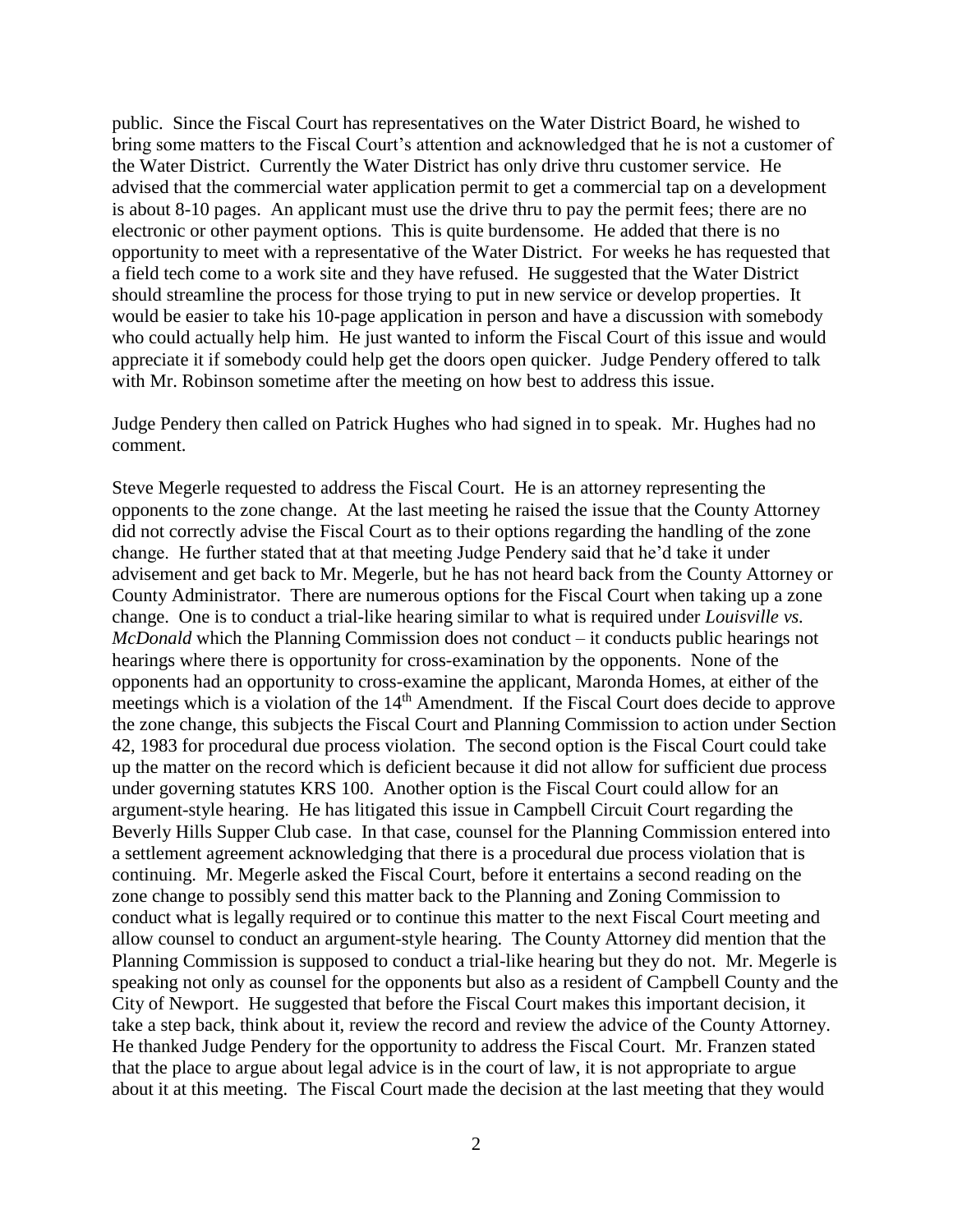base their decision on the current record compiled by the Planning and Zoning Commission. They have the right to undo that decision. If they want to continue to proceed that way then he recommends that they go forward with the meeting. As to whether the Planning Commission is conducting its meetings inappropriately, he has no knowledge of it. He thinks that they should trust that counsel who represents the Commission is proceeding appropriately.

Judge Pendery stated that at the last meeting they chose a methodology that is the same that they've used all along. Generally speaking there are good reasons for the way things are done and this is one of those incidents where there is a separate body that is better educated on the subject and has experience with zone changes. A vote was taken and they decided on a course that they believe is legal and appropriate and is the way that things have been done in the past. He does not see a reason to change the methodology. He asked if there were other comments. There being none, he requested that they proceed with old business.

Paula Spicer presented old business beginning with a second reading of Ordinance O-07-22. O-07-22 updates the official zoning map for unincorporated Campbell County to rezone approximately forty-seven acres located at 10743 South Licking Pike from Residential One A (R-1A) and Rural Residential Estate Phased (R-RE (P)) to Residential One C (R-1C) with a Residential Cluster Development (RCD) overlay. Judge Pendery made a motion to adopt O-07- 22, seconded by Commissioner Lampe. Judge Pendery's understanding is that when a request such as this is in conformity with the comprehensive plan, the Fiscal Court is pretty much duty bound to approve it. The Planning Commission has recommended that it is in conformity with the comprehensive plan. People should be able to consult with our experts, look at our ordinances and figure out what they are able to do with their property within certain limits. Zoning is one thing; the comprehensive plan is what a body of citizens determined should be our future when it comes to development. If there is a 47-acre project that is planned to have 98 units, you don't look at the footprint that those 98 units will occupy, you divide the 98 units across the entire development. The advantage of a cluster development is supposed to be that instead of everybody having a big lot around their house, you compress the housing to a smaller area and then have available acreage on the site protected as green space forever. It is big enough to accommodate common spaces for parks, ponds and wood lots which you would not be able to do if you had bigger lots that took up more space. This cluster development overlay has been used in other subdivisions in Campbell County such as Arcadia. People love the fact that they don't have as much maintenance to perform on their own grounds but can look out over a vista that is a common area. The cluster development is perfectly rationale and, in some cases, preferred. That is the way that the regulations are set up right now. If they were to change it, it needs to be done before a process like this, not after the fact. That is why he made the motion that he did. Commissioner Lampe and Judge Pendery voted in favor of O-07-22, Commissioner Besecker voted in opposition, and the motion passed. Judge Pendery stated that the vote was 2- 1. In order to overturn the Planning Commission, they have to have a majority of the entire board – 3 votes – and they don't have that. The judgement of the Planning and Zoning Commission is confirmed. Judge Pendery stated that he would be happy to talk with anybody who has concerns about this.

Ordinance O-06-22 was presented for a second reading. O-06-22 adopts the 2022 S-44 supplement to the Code of Ordinances of the County of Campbell, Kentucky. Commissioner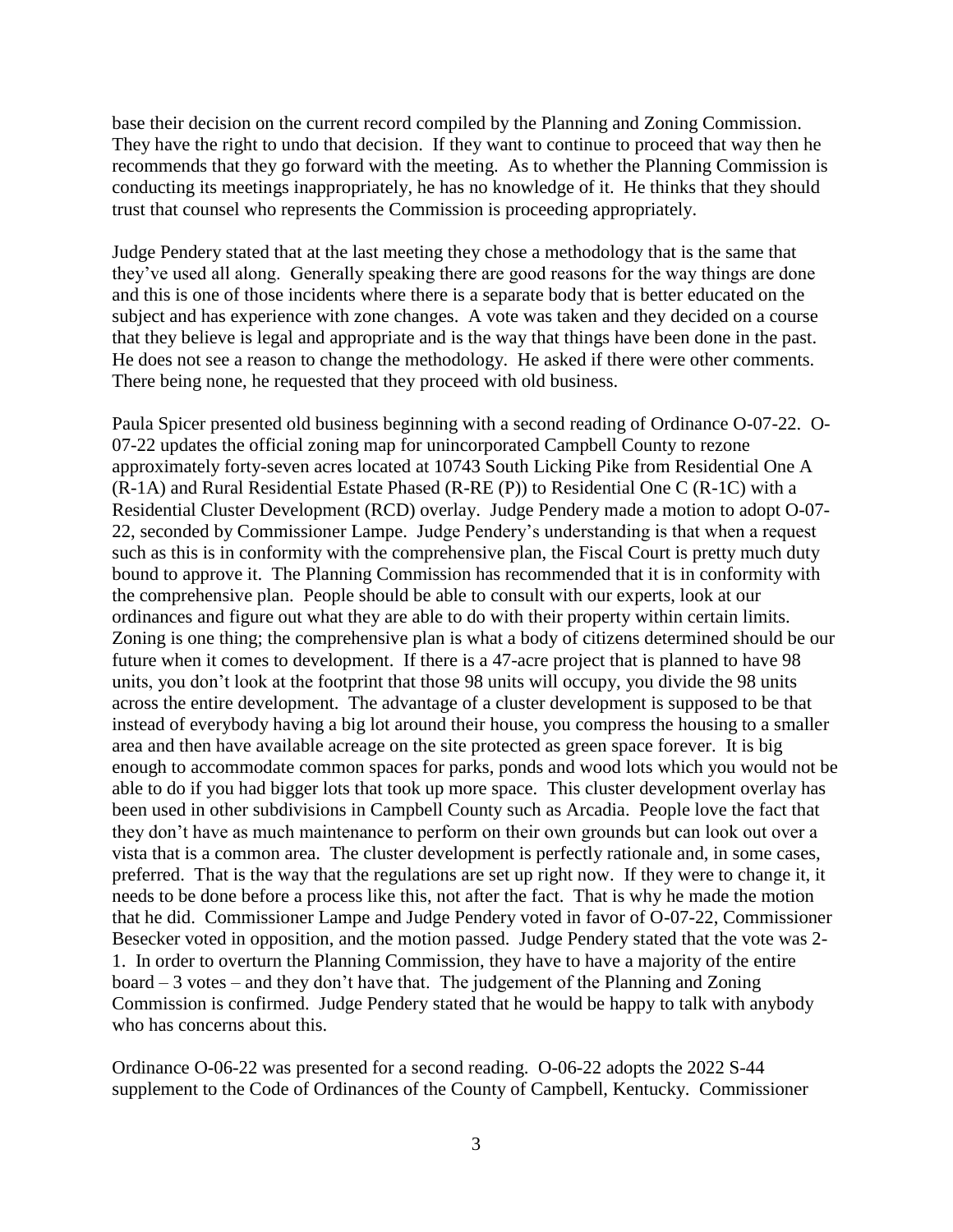Lampe made a motion to adopt O-06-22, seconded by Commissioner Besecker. All voted "Aye" and the motion passed.

Ordinance O-08-22 was presented for a second reading. O-08-22 amends Chapter 73 "Traffic Schedules" of the Campbell County Code of Ordinances to add stop signs on Pleasant Ridge Road and Lees Road. Commissioner Lampe made a motion to adopt O-08-22, seconded by Commissioner Besecker. All voted "Aye" and the motion passed.

Ordinance O-09-22 was presented for a second reading. O-09-22 amends Chapter 73 "Traffic Schedules" of the Campbell County Code of Ordinances to modify the speed limit on Blossom Lane. Commissioner Lampe made a motion to adopt O-09-22, seconded by Commissioner Besecker. All voted "Aye" and the motion passed.

New business was presented beginning with Resolution R-47-22. R-47-22 authorizes the Judge/Executive to apply for funding from the Kentucky Division of Waste Management for the recycling or disposal of waste tires in Fiscal Year 2023. Commissioner Lampe made a motion to adopt R-47-22, seconded by Commissioner Besecker. All voted "Aye" and the motion passed.

Resolution R-48-22 was read by title. R-48-22 accepts the Kentucky Highway Department's recommendations for the fiscal year 2023 Rural Secondary Road Program and recommends use of flex funds on a County road. Commissioner Lampe made a motion to adopt R-48-22, seconded by Commissioner Besecker. All voted "Aye" and the motion passed.

Resolution R-46-22 was read by title. R-46-22 amends Chapter 3 "Personnel Policies and Procedures", Chapter 6 "County Services and Functions" and Appendix C "Authorized Position List" of the Administrative Code and acknowledges the annual review of the Campbell County Administrative Code. Commissioner Lampe made a motion to adopt R-46-22, seconded by Commissioner Besecker. All voted "Aye" and the motion passed.

A motion was requested to appoint Jennifer Heiert to the full-time Information Technology Specialist position in the Campbell County Information Technology Department effective June 2, 2022 with compensation set at pay grade 6, \$27.40 per hour. Motion was made by Judge Pendery, seconded by Commissioner Besecker. All voted "Aye" and the motion passed.

Resolution R-51-22 was read by title. R-51-22 updates the position description for Information Technology Technician and authorizes corresponding amendments to the "Authorized Position List" of the Campbell County Administrative Code. Motion was made by Judge Pendery, seconded by Commissioner Besecker. All voted "Aye" and the motion passed.

A motion was requested to authorize staff to advertise, interview and make a hiring recommendation for an Information Technology Technician to fill the vacancy created by the promotion of Jennifer Heiert. Motion was made by Judge Pendery, seconded by Commissioner Lampe. All voted "Aye" and the motion passed.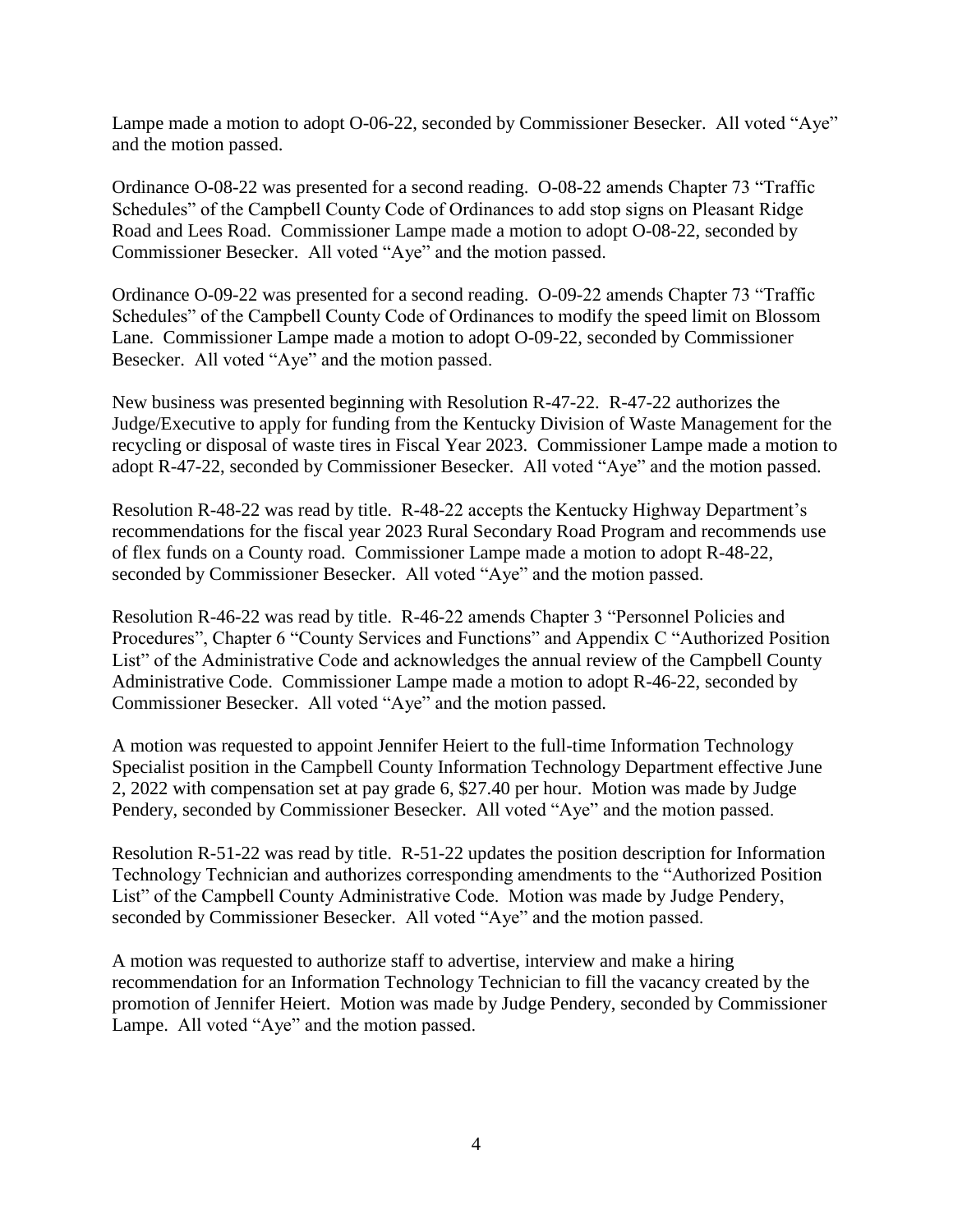A motion was requested to reappoint Bob Heil to the Tri-ED Board of Directors for a three-year term effective March 22, 2022 through March 21, 2025. Motion was made by Judge Pendery, seconded by Commissioner Lampe. All voted "Aye" and the motion passed.

The County Administrator and County Attorney had no reports for the meeting.

Commissioner Besecker wished all graduates the best of luck as they go on their future endeavors. He urged them to work hard and stay safe.

Commissioner Besecker visited the park recently and reported that great work is being done on the bathhouse and shower facilities, and camping at the park is through the roof.

Commissioner Lampe had no report for the meeting.

Judge Pendery announced that the Fiscal Court will hold a special meeting on Thursday, June 30<sup>th</sup> at 10:00 AM in the Fiscal Court Chambers, County Administration Building, Newport. The purpose of the meeting will be to pay final claims, approve transfers, and any other year end items needed.

He then requested a motion to cancel the regularly scheduled Fiscal Court meeting on Wednesday, July 6, 2022 in Alexandria due to the special meeting the week prior and the 4<sup>th</sup> of July holiday. Motion was made by Commissioner Lampe, seconded by Judge Pendery. All voted "Aye" and the motion passed.

A second motion was made by Judge Pendery to move the regularly scheduled Fiscal Court meeting on Wednesday, July 20, 2022 in Newport from 5:30 PM to 3:00 PM. Motion was made by Commissioner Besecker, seconded by Judge Pendery. All voted "Aye" and the motion passed.

Judge Pendery made the following announcements:

- **1.** Jolly Thursdays returns to AJ Jolly Park beginning on Thursday, June 9 at 10:00am. The weekly programs will be held at the Stapleton Pavilion through July 28, 2022.
- **2.** Music Night at AJ Jolly Park features the Derek Alan Band on Friday, June 17 from 7:30-10:30pm. The show is free and will be held at the Stapleton Pavilion. Food and drinks will be available for purchase – no outside food or coolers, please.

Marie Schenkel presented the Finance Director/Treasurer's report by requesting a motion to accept the following bids for Road Department materials for fiscal year 2023:

- Hot Mix Bituminous Concrete Accept All Bids Eaton Asphalt Paving Co. Inc., Riegler Blacktop Inc., Flynn Brothers Inc. and Mago Construction Co.
- Culvert Pipe Accept All Bids Citco Water and Consolidated Pipe Supply
- Stone Accept Bid from Hilltop Companies, Hilltop Stone LLC
- Fuel (Gasoline and Diesel) Use option to extend contract with Valor Oil for one year

Motion was made by Commissioner Lampe, seconded by Commissioner Besecker. All voted "Aye" and the motion passed.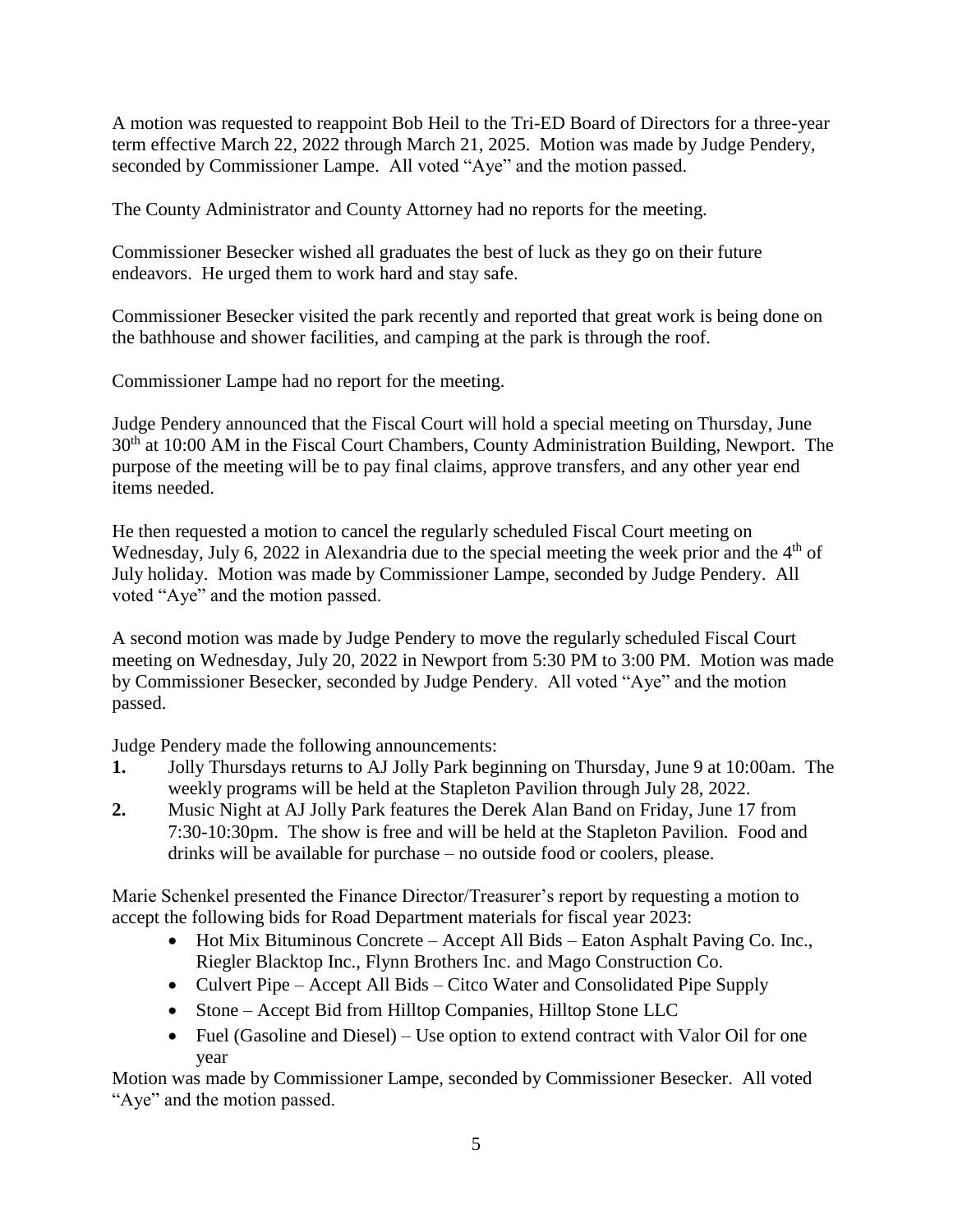A motion was requested to authorize staff to advertise for bids for the following:

- Resurface Hissem Road and Fairlane Road in FY23 summer/fall. The total length of both roads is 6.1 miles.
- Pier wall project to repair a slip on Eight Mile Road

Motion was made by Commissioner Besecker, seconded by Commissioner Lampe. All voted "Aye" and the motion passed.

Resolution R-49-22 was read by title. R-49-22 renews the contract with the Kentucky Association of Counties All Lines Fund (KALF) for property and liability insurance coverage effective July 1, 2022 through July 1, 2023. The total premium for this year will be \$494,652. All rates stayed pretty much the same except an increase in property exposure resulting in a 2.8% overall increase in premium. Commissioner Besecker made a motion to adopt R-49-22, seconded by Judge Pendery. All voted "Aye" and the motion passed.

Resolution R-50-22 was read by title. R-50-22 renews the contract with the Kentucky Association of Counties for workers' compensation insurance coverage effective July 1, 2022 through June 30, 2023. The annual cost is \$311,803. The experience modification decreased from 1.21 to 1.08 but a few rates increased resulting in a slight increase in the overall premium. Commissioner Besecker made a motion to adopt R-50-22, seconded by Judge Pendery. All voted "Aye" and the motion passed.

A motion was requested to approve interfund transfers dated May 31, 2022. Motion was made by Commissioner Besecker, seconded by Commissioner Lampe. All voted "Aye" and the motion passed.

A motion was requested to approve budget transfers dated May 31, 2022. Ms. Schenkel stated that the transfers don't increase the total size of the budget, but reallocate funds to different line items. Motion was made by Commissioner Besecker, seconded by Commissioner Lampe. All voted "Aye" and the motion passed.

Ms. Schenkel then requested a motion to approve the claims and claims paid per standing order dated May 25 and June 1, 2022 and employee benefit claims dated June 1, 2022. County Attorney Steve Franzen advised that he has reviewed the claims, claims paid per standing order and employee benefit claims and determined that they all appear appropriate. Judge Pendery made a motion to approve the claims, seconded by Commissioner Besecker. Commissioner Lampe agreed with payment of the claims however, recused himself from approving any claims related to employee benefits due to his employer's relationship with those companies. All voted "Aye" and the motion passed.

There being no further business to come before the Fiscal Court, Commissioner Besecker made a motion to adjourn, seconded by Judge Pendery. All voted "Aye" and the meeting adjourned at 7:40 p.m.

| Attachments: |                                                                                  |
|--------------|----------------------------------------------------------------------------------|
|              | Ordinance O-07-22 2 <sup>nd</sup> Reading of Zoning Map Amendment                |
|              | Ordinance O-06-22 2 <sup>nd</sup> Reading to Adopt Code of Ordinances Supplement |